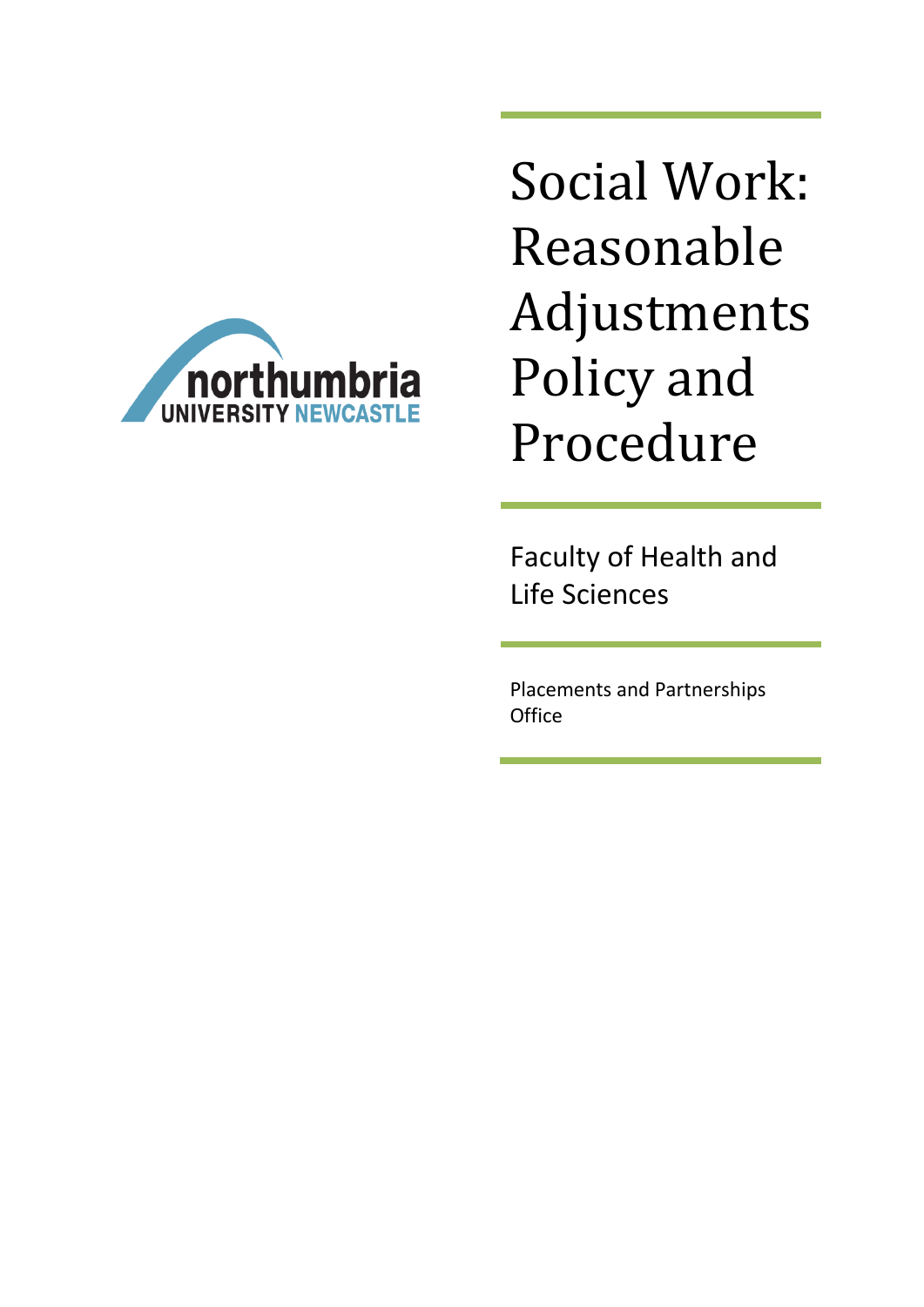# **1. Introduction**

Fundamental to all social work programmes is the requirement to undertake and be assessed in a practice based placement. Northumbria University is committed to ensuring that disabled students have the same opportunities as non-disabled students to access social work placements. In achieving this Faculty Placements Office is mindful of:

# 1.1 *The Equality Act 2010*

This Act applies in England, wales and Scotland. It protects individuals from discrimination, harassment or victimisation. It does this by specifying a number of *protected characteristics.* It is against the law to discriminate against anyone because of:

- Age
- Being or becoming a transsexual person
- Being married or in a civil partnership
- Being pregnant or having a child
- **Disability**
- Race including colour, nationality, ethnic or national group
- Sex; and
- Sexual orientation

*Disability* is defined in the Act as a physical or mental impairment that has a substantial or long term negative effect on a person's ability to do normal daily activities. In the Act, substantial is defined as more than minor or trivial and long term is defined as twelve months or more.

As such people with a range of health conditions or disabilities are included in the definition. Specifically, people who may not usually describe themselves as disabled may be protected by the Act of the effects of their condition or impairment are negative, long term and substantial on normal day to day activities.

The implication of the Act for HEI's is to ensure all students and applicants are treated fairly. This includes making *reasonable adjustments* for disabled people. Like all public bodies they are subject to the 'public sector duty'. As such they must actively promote equality of opportunity and foster good relationships between people who share protected characteristics and people who do not. When a student is allocated to a placement area, the placement provider is required to treat the student 'as an employee' and, as such, is required to put in place reasonable adjustments. There is therefore an overlap in the responsibilities of the University and the placement provider in terms of making reasonable adjustments.

The Equality and Human Rights Commission has responsibility for the promotion and enforcement of equality and non-discrimination laws in England, Scotland and Wales: <http://www.equalityhumanrights.com/>

# 1.2 *Health and Care Professions Council (2012)*

As the Regulatory Body for the social work profession, the HCPC sets the *Standards for Education and Training* (SETs) required to meet their approval and monitoring processes. These include: SET 2.7 – *The admissions procedures must ensure that the education provider has equality and diversity policies in relation to applicants and students, together with an indication of how these will be implemented and monitored.*

SET 3.11 – *There must be adequate and accessible facilities to support the welfare and wellbeing of students in all settings.*

**Document Title:** Reasonable Adjustments Policy & Procedures, Qualifying and Post Qualifying Social Work Programmes **Document Control:** Version 3.0. Last Updated 01.10.14. Printed versions of this document may be out of date. Please refer to the Practice Placements Website at www.northumbria.ac.uk/hcesplacements for all current versions of documentation. Page 1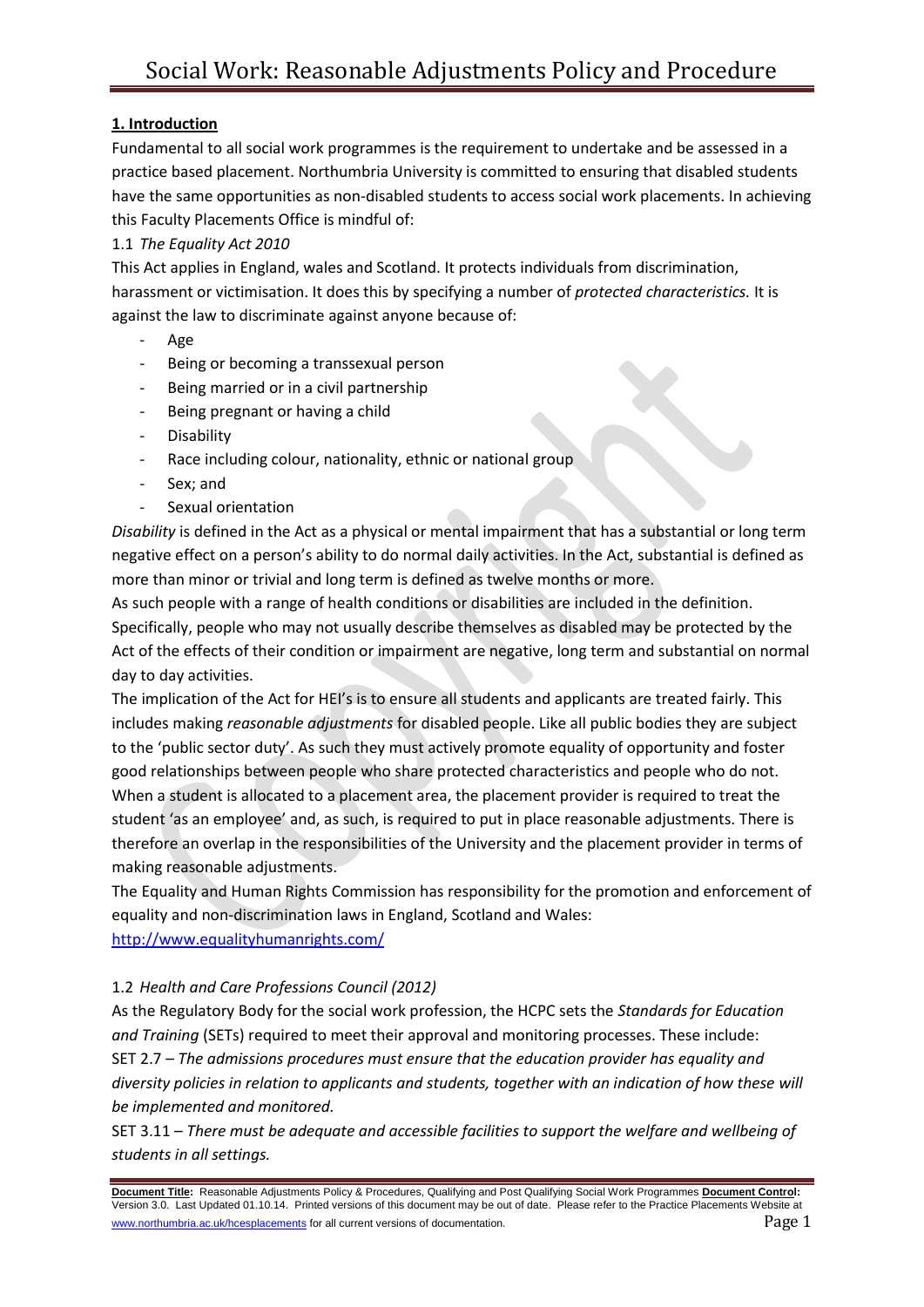SET 5.5 – *The placement providers must have equality and diversity policies in relation to students, together with an indication of how these may be implemented and monitored.*

1.3 *Quality Assurance Agency (QAA):UK Quality Code for Higher Education*

*<http://www.qaa.ac.uk/assuring-standards-and-quality/the-quality-code>*

*Part B: Assuring and Enhancing Academic Quality*

*Chapter B3: Learning and Teaching*

Indicator 2 – Learning and teaching activities provide every student with an equal and effective opportunity to achieve the intended learning outcomes.

*Chapter B4: Enabling Student Development and Achievement*

Indicator 3 – A commitment to equity guides Higher Education in enabling student development and achievement.

Indicator 5 – To enable student development and achievement, Higher Education providers put into place policies, practices and systems that facilitate successful transitions and academic progression. *Chapter B10: Managing Higher Education provisions with others*

Indicator 12 – When making arrangements to deliver a programme with others, degree awarding bodies fulfil the requirement of any professional, statutory and regulatory body (PSRB).

# **2. Policy Statement**

To discharge its duty to the relevant Acts and meet the standards of the Quality Assurance Agency (QAA), The Faculty of Health and Life Sciences, in consultation with placement providers, has agreed the following policy and procedure to facilitate reasonable adjustments that support students with a disability, to access and make full use of off campus practice placements.

This policy and associated procedure applies to all programmes in the Faculty of Health and Life Sciences that require student allocation to a practice placement as part of a programme of study. In considering the need for *reasonable adjustments* the following approach is adopted:

What adjustments are reasonable for an institution/organisation to take will depend on individual circumstances, for example, the type of work placement being provided, the nature and length of the placement and the importance of the placement to the course or to the particular student's learning. The implications of a student's disability are also relevant in the context of a placement providers own Reasonable Adjustment policies and procedures and where appropriate the need to initiate organisational health and safety risk assessments.

Some of the other factors to be taken into account in determining what is reasonable are:-

- The financial resources available to the placement provider
- The cost or practicality of making a particular adjustment
- Grants or loans available to assist disabled students with reasonable adjustment such as the Disabled Students' Allowances
- The extent to which aids or services will otherwise be provided to disabled students
- The need to maintain academic and other standards as prescribed by Professional/Regulatory Bodies including the HCPC, TCSW and QAA
- The relevant interests of other students / individuals

Some examples of adjustments that may be made include:-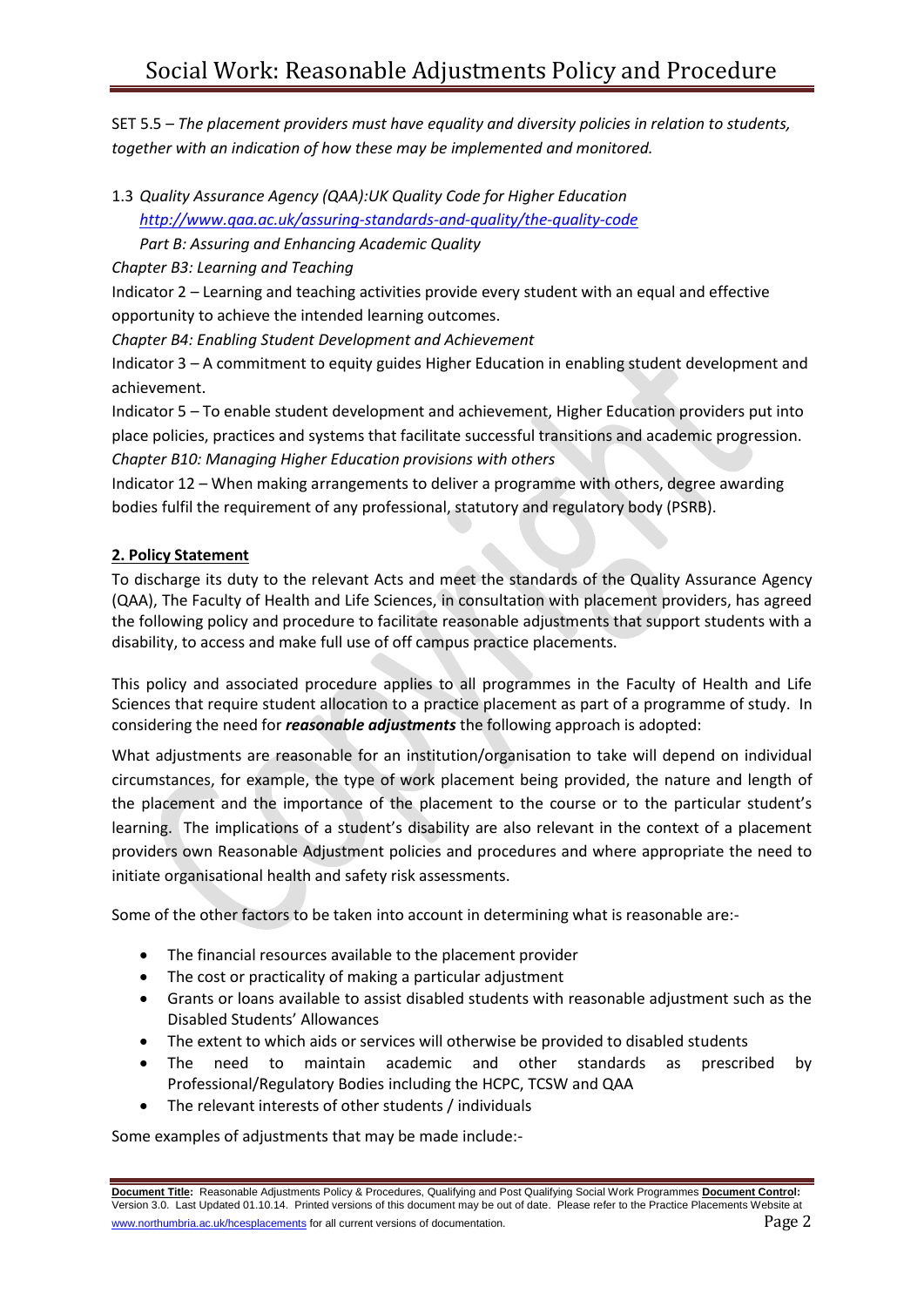- Variation/flexibility in working hours (including to accommodate rehabilitation or regular treatment)
- Provision of a support worker, where appropriate
- Modification of or provision of specific equipment, eg, a chair, a mouse, specialist software
- Change in work allocated
- Relocation to a different practice placement
- Adjustments to premises
- Modification of Instructions, processes or procedures

## **4. Procedure**

### *4.1 Disability Disclosed on Application or at Interview (Appendix 1)*

If disability is declared on the relevant application form or at interview, the Admissions Tutor will inform the relevant Programme Leader who in consultation with the applicant will recommend referral to Occupational Health/Disability Services to determine whether any reasonable adjustments may need to be made within the practice environment and whether it will impact on the applicant's ability to either access or make use of learning opportunities when allocated to practice placements. **This referral will be made within 1 week of receiving notification of the disability.**

The Admissions Tutor/ Programme Leader must advise the applicant that any offer of a place on the programme will be conditional upon:

- **(a)** Referral for Occupational Health/Disability Services assessment at least two and no later than four weeks before the commencement of the programme.
- **(b)** Occupational Health/Disability Services providing reports following such assessment usually within four weeks or at least four weeks before the commencement date of the first placement that will indicate whether:
	- *No reasonable adjustments are required or*
	- *There is a requirement for 'reasonable adjustments' to be made with a clear indication of what these should be or*
	- *No reasonable adjustments can be made*
- **(c)** The placement providers' capacity to meet reasonable adjustments identified in the Occupational Health/Disability Services Report(s)
- **(d)** The availability of appropriate practice placements in partner organisations, which the applicant/student will be able to access/make effective use of.

The relevant Programme Leader will liaise with the applicant throughout this process

### *4.1.1 Receipt of the declaration of a disability* (i.e. via application form or interview)

Within one week of receiving the declaration, The Admissions Tutor (with student's consent) will inform the relevant Programme Leader who will complete and submit Form SWRA1 – Notification of applicant/student disability and forward to the University Occupational Health and the Disability Services Department to

Initiate Occupational Health/Disability Services Assessments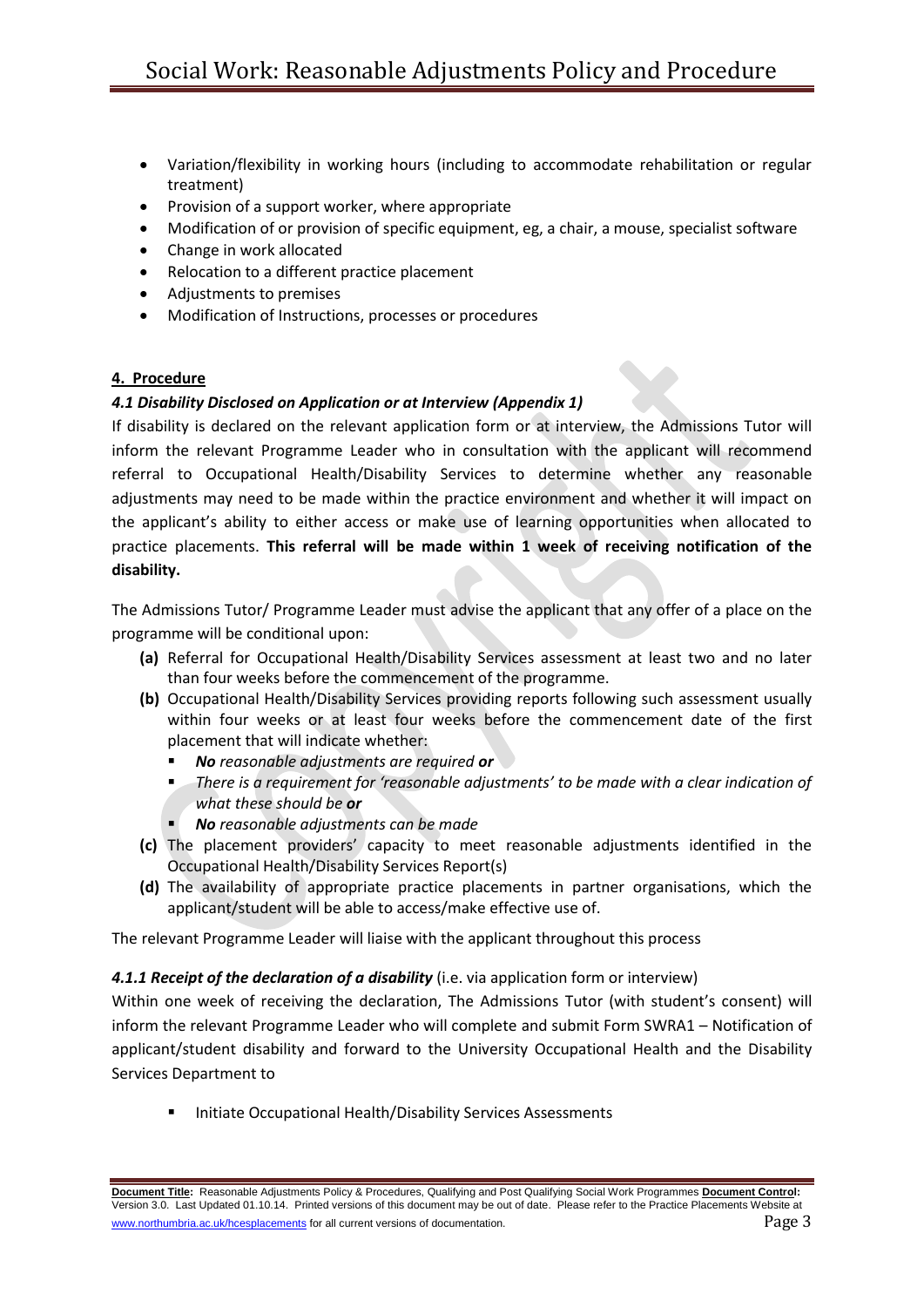Dependent upon outcome of Occupational Health Assessment / Disability Services Report(s) and in consultation with Programme Leader confirm suitability of applicant to meet the demands of the programme

*4.1.2 No requirement for a Reasonable Adjustment* **-** If there is no requirement for adjustment and the disability is such that it is not likely to prevent the applicant from accessing/making effective use of practice placement learning opportunities then a place on the programme would be confirmed by the Programme Leader at this point subject to the applicant meeting all other requirements for access to the programme. The prospective student will be advised of the procedure/process, should there be a future requirement for a further assessment of reasonable adjustments to be made. The outcome of the assessment will be forwarded to the Practice Learning Lead.

### *4.1.3 Reasonable Adjustment required*

**(a)** If the report indicates that there is a requirement for 'reasonable adjustment' to be made the relevant Programme Leader will communicate the outcome of the assessment to the Practice Learning Coordinator within 4 weeks, and not less than 4 weeks before the date of commencement of the initial placement. The Practice Learning Lead will call a Placements Planning Meeting.

**(b)** The Practice Learning Lead will meet with the prospective student who will be invited to have someone accompany them for support purposes; this is usually the Guidance Tutor.

**(c)** The aim of this meeting will be to plan the student's initial placement and as many subsequent placements in advance as is possible at this time. Issues such as travel details, potential adjustments and support required will be discussed – this will allow a plan to be agreed by all parties. Further placement planning meetings may need to be reconvened prior to subsequent placements, of if there is any change in a student's/applicant's condition.

**(d)** It may be necessary to refer the student to the University Occupational Health Services prior to their first placement in order that a Risk Assessment (Work Place Assessment) may be carried out in the potential practice placement area(s), or placement providers may invoke relevant local policies to initiate a Risk Assessment. The Practice Learning Lead will advise on the specific requirements of the placement provider organisation.

**(e)** It must be acknowledged that changes to placements may have to be made due to circumstances beyond the University's / Placement Provider's control and that if no reasonable adjustment can be made, an alternative placement will be sought.

**(f)** The Placements Administrator, with support from the Programme Team, will liaise with the Placement Provider to arrange appropriate placements and confirm that reasonable adjustments can be made. The planned programme of placements and any reasonable adjustments made are subject to periodic review and/or if there is a significant change in the nature of the student's disability or planned programme of allocation.

*4.1.4 No reasonable adjustments can be made -* University Occupational Health/Disability Service identify that no satisfactory/reasonable adjustments can be made and make recommendation that student is not able to complete the programme. Applicant referred to Student Services / Careers Guidance to explore options for alternate programmes of study.

**Document Title:** Reasonable Adjustments Policy & Procedures, Qualifying and Post Qualifying Social Work Programmes **Document Control:** Version 3.0. Last Updated 01.10.14. Printed versions of this document may be out of date. Please refer to the Practice Placements Website at www.northumbria.ac.uk/hcesplacements for all current versions of documentation. Page 4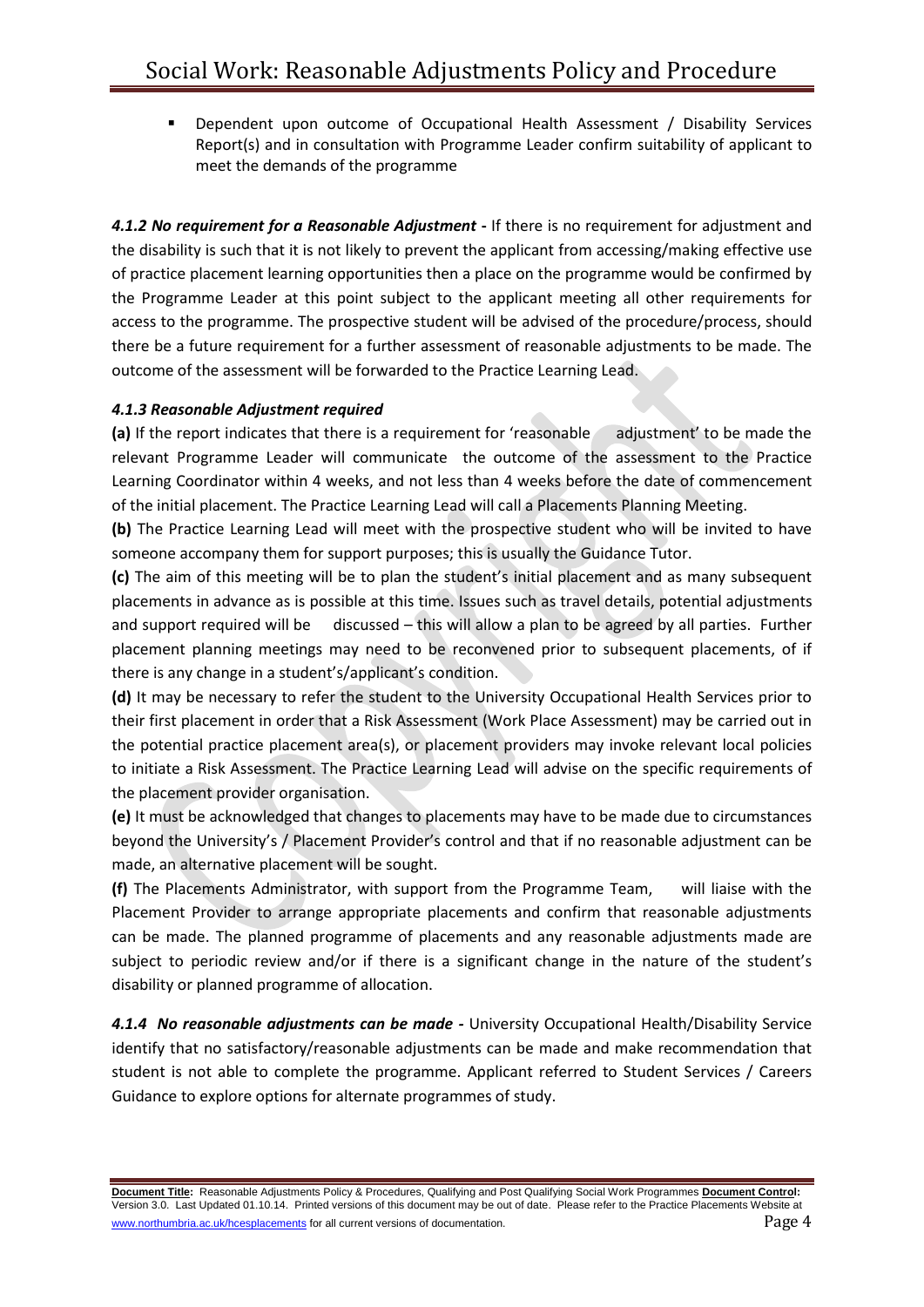## **4.2 Disability Disclosed During the Programme of Study**

# **It is strongly recommended that Social Work students with a known disability gain access to the full range of support available.**

Whilst applicants to higher education have a statutory duty to disclose information about disabilities or long-term health conditions for nursing courses across Britain, and for social work and teaching courses in England and Wales, this does not always happen. Students are often uncertain about what information they have to disclose or may be anxious that in disclosing information, they may somehow be disadvantaged or discriminated against.

If it becomes apparent or the student's Guidance Tutor, Practice Assessor or Link Worker believes that the student has a disability or the student discloses to their Guidance Tutor, Practice Assessor or Link Worker that they have a disability this (with the student's consent) should be referred immediately to the Guidance Tutor or Practice Learning Lead who must inform the student's Programme Leader at the earliest opportunity who will then advise the student that a referral to Occupational Health/Disability Services may be required to ensure the student can meet the requirements of the programme.

**4.2.1** The relevant Programme Manager or the Practice Learning Co-ordinator will complete will complete and submit Form SWRA1 – Notification of applicant/student disability within one week of being notified that a student may have a disability to the University Occupational Health and the Disability Services Department to:

- Initiate Occupational Health/Disability Services Assessments
- With the student's consent, inform the student's Guidance Tutor

 (a) If it is felt that the disability is such that it materially impacts on the students ability to continue on their current placement then consideration may be needed given to removing the student from the placement area / or an alternate placement is provided until the Occupational Health Assessment is completed

(b)Occupational Health/Disability Services will provide a report following such an assessment usually within four weeks. The report will indicate whether:

- *No reasonable adjustments are required or*
- *There is a requirement for 'reasonable adjustments' to be made with a clear indication of what these should be or*
- *No reasonable adjustments can be made*

(c)Placement providers will determine whether any appropriate reasonable adjustments can be made

(d)The availability of appropriate practice placements, with partner organisations, which the applicant/student will be able to access/make effective use of

The Programme Leader or Practice Learning Lead will liaise with the student throughout this process

*4.2.2 No requirement for a Reasonable Adjustment* **-** If there is no requirement for adjustment and the disability is such that it is not likely to prevent the applicant from accessing/making effective use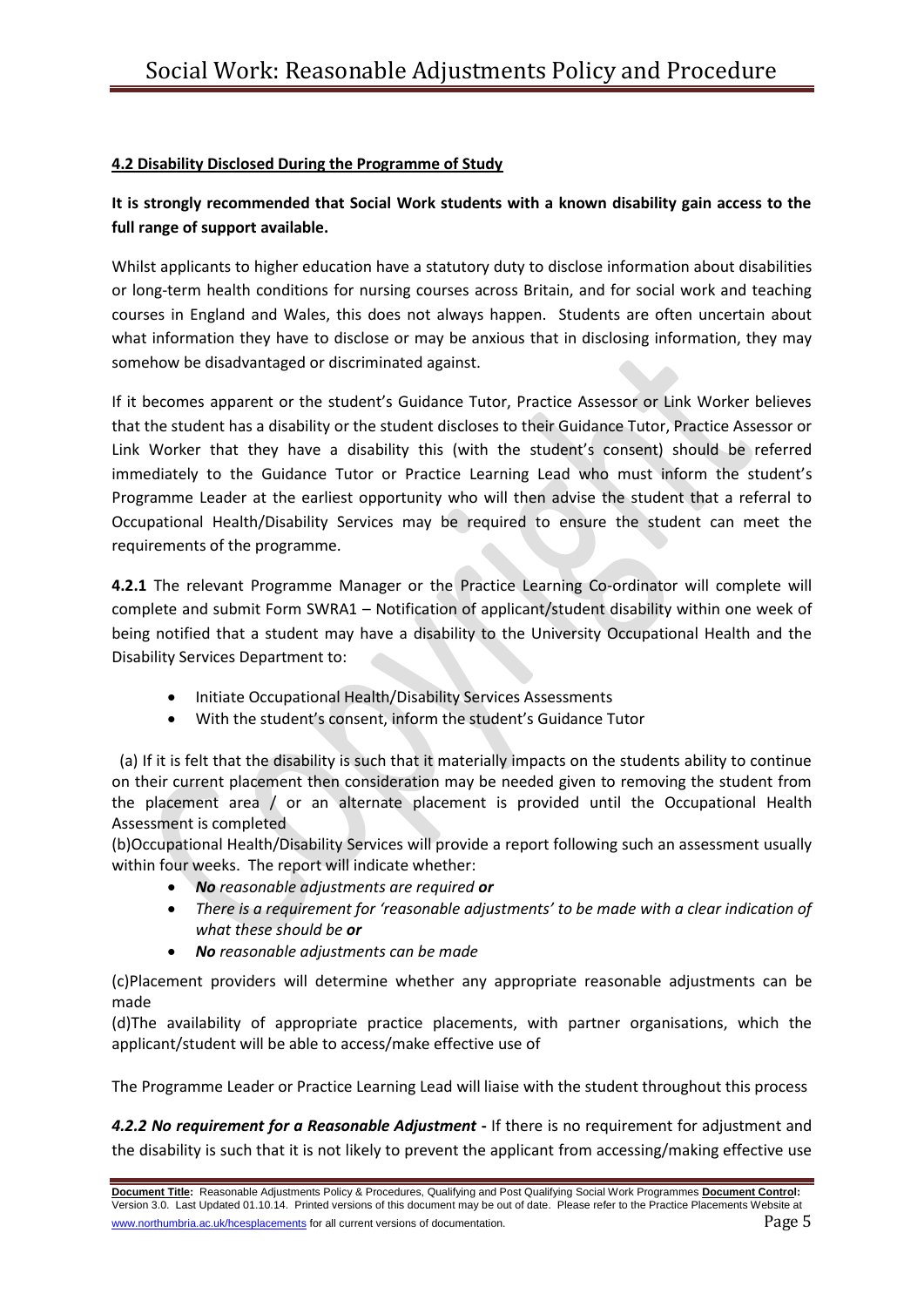of practice placement learning opportunities then the students programme will continue as planned. The student will be advised of the procedure/process, should there be a requirement in the future for a reasonable adjustment to be made.

# *4.2.3 Reasonable Adjustment required*

**(a)** If the report indicates that there is a requirement for 'reasonable adjustment' to be made the relevant Programme Leader will communicate the outcome of the assessment to the Practice Learning Coordinator within 4 weeks, and not less than 4 weeks before the date of commencement of the initial placement. The Practice Learning Lead will call a Placements Planning Meeting.

**(b)** The Practice Learning Lead will meet with the prospective student who will be invited to have someone accompany them for support purposes; this is usually the Guidance Tutor.

**(c)** The aim of this meeting will be to plan the student's future placements as far in advance as is possible at the time. Issues such as travel details, potential adjustments and support required will be discussed and the plan will be agreed by all parties.

**(d)** It may be necessary to refer the student to the University Occupational Health Services prior to their first placement in order that a Risk Assessment (Work Place Assessment) may be carried out in the potential practice placement area(s), or placement providers may invoke relevant local policies to initiate a Risk Assessment. The Practice Learning Lead will advise on the specific requirements of the placement provider organisation.

*4.2.4 No reasonable adjustments can be made* **–** Should the University Occupational Health/Disability Service identify that no satisfactory/reasonable adjustments can be made; the matter will be referred to the Professional Suitability Panel for review, with the potential for a student's removal from the programme (Vice Chancellor's decision).

# **4.3 Monitoring and Review**

**4.3.1** Placement staff (Guidance Tutors, Practice Assessors and Link Workers etc) in consultation with the student will monitor any adjustments in placement to ensure they are working well for the student and that they are responsive to the student's current needs. Any review of reasonable adjustments should be recorded and a copy sent to the Practice Learning Lead.

**4.3.2** Any complaints of harassment and/or discrimination on a work placement should be reported to the placement provider and investigated promptly. The aim should always be to resolve complaints locally and speedily to minimise disruption to the placement. Northumbria University may in some cases need to terminate the placement if the provider fails to ensure that the student will not face further harassment or discrimination. In such cases, alternative arrangements need to be put in place to allow the student to gain appropriate work experience elsewhere.

**4.3.3** Students should be offered a debriefing session by their Guidance Tutor within one month of the end of their placement, to discuss their placement experience within a context of personal development.

**Document Title:** Reasonable Adjustments Policy & Procedures, Qualifying and Post Qualifying Social Work Programmes **Document Control:** Version 3.0. Last Updated 01.10.14. Printed versions of this document may be out of date. Please refer to the Practice Placements Website at www.northumbria.ac.uk/hcesplacements for all current versions of documentation. Page 6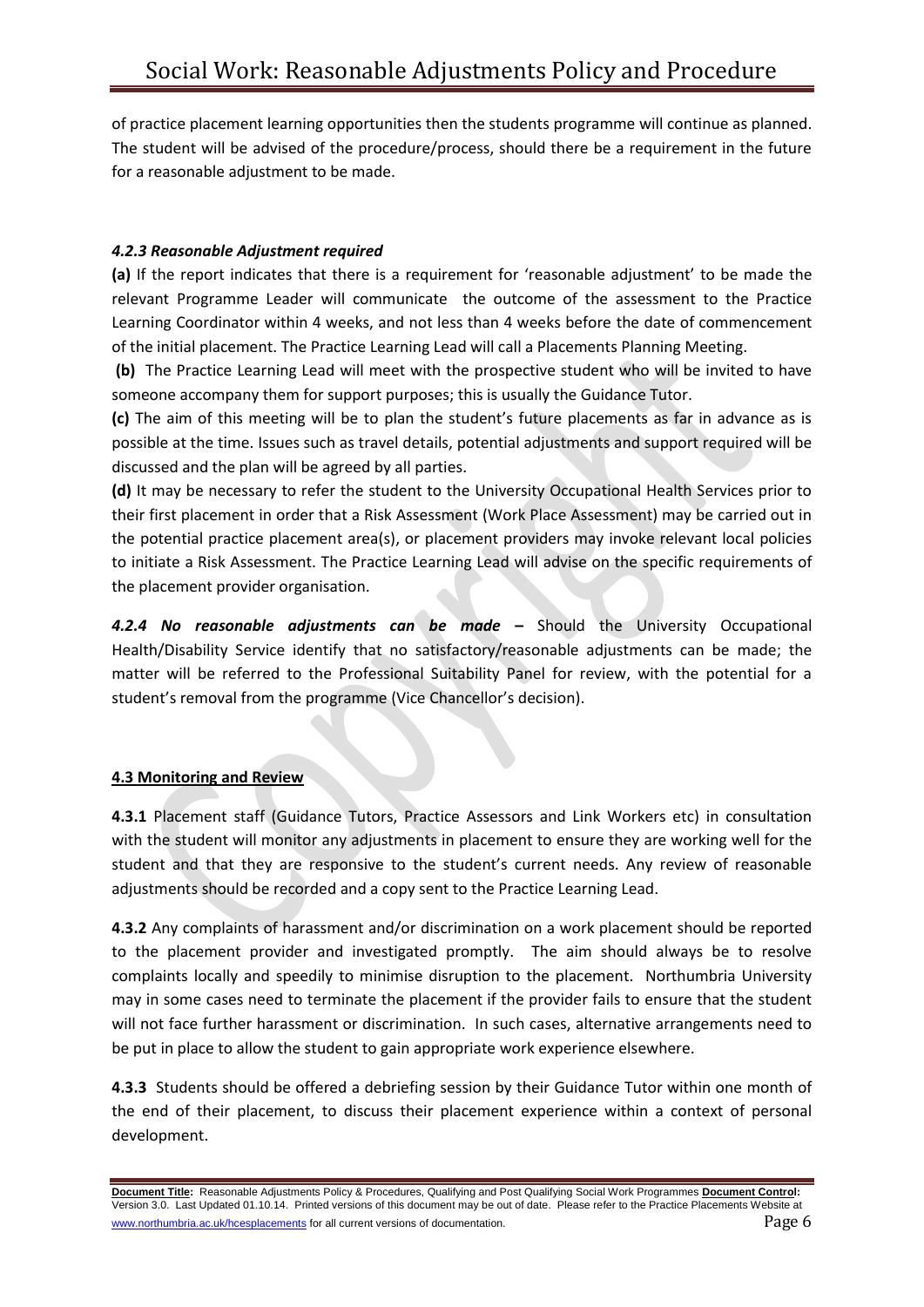### **4.4 Evaluation and Development**

Placements that make reasonable adjustments in order to accommodate students with a disability will be evaluated by the student at the end of the placement to ensure that they are providing appropriate standards and learning opportunities.

The Guidance Tutor will provide the student with a copy of **Form SWRA2 - Placement evaluation after reasonable adjustment/s.** Completed copies of this form will be retained within the student's file and by the Practice learning Lead and the Practice Placement Office. Feedback will be provided to the placement providers (via the Practice Learning Lead) from the Guidance Tutor within four weeks of the student completing the placement to help improve and develop provision for disabled students. Lessons learned from the evaluation will also be fed into the strategic planning of placements approving placements.

**The process for supporting students who require reasonable adjustments will be reviewed on an annual basis by the Faculty Director of Student Experience and the Director of Placements.**